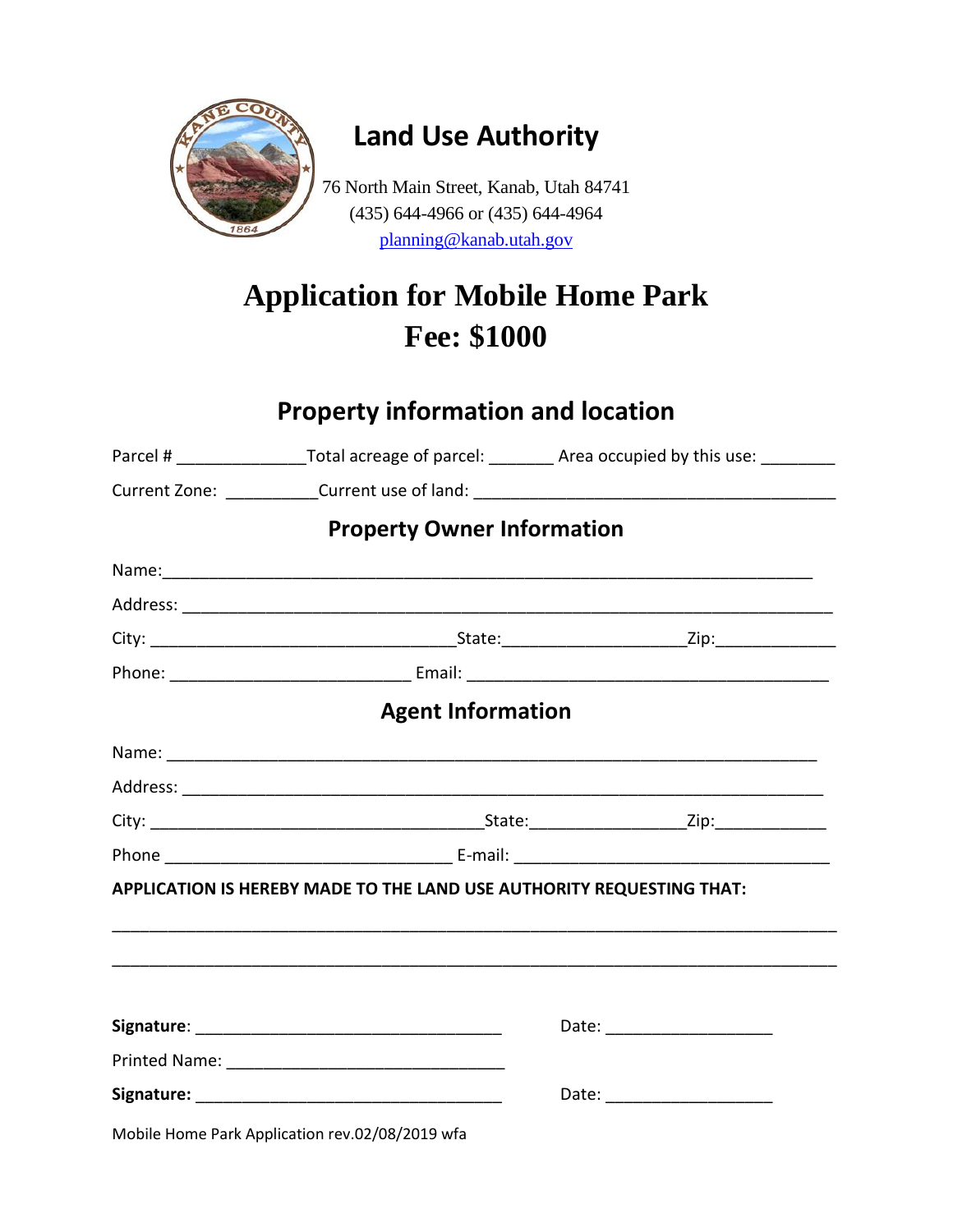| <b>Printed Name:</b> |
|----------------------|
|----------------------|

| $\Box$ Record of Survey Map              | $\Box$ Tax Statement                              |
|------------------------------------------|---------------------------------------------------|
| □ Lien Holder Statement/Lender's Consent | $\Box$ Title Report                               |
| □ Parcel map from Kane County Recorder   |                                                   |
|                                          |                                                   |
|                                          | <i>*Incomplete applications will be returned.</i> |
| <b>Land Use Authority Action</b>         |                                                   |
| $\Box$ Approve<br>$\Box$ Deny            |                                                   |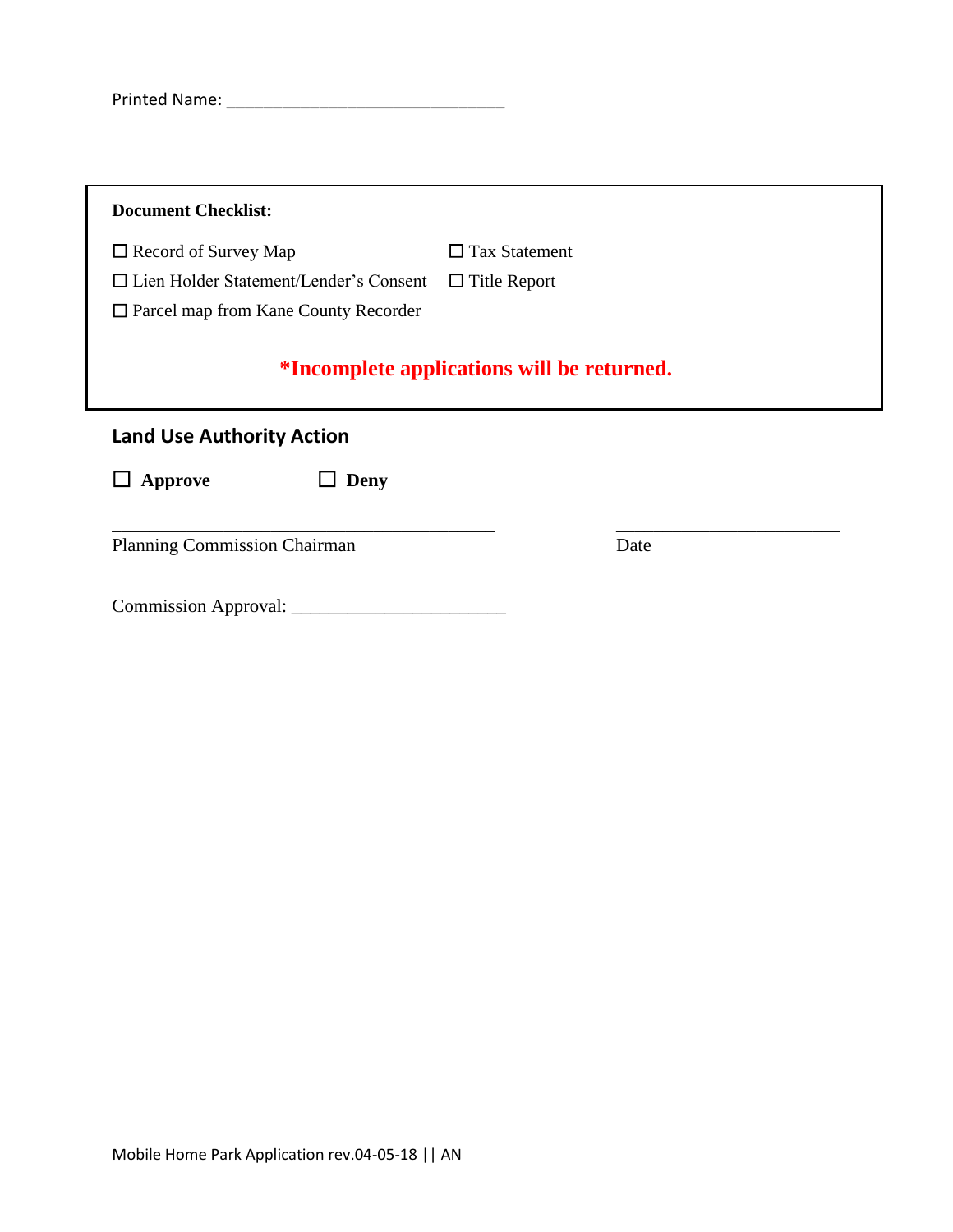

## **Land Use Authority**

76 North Main Street, Kanab, Utah 84741 (435) 644-4966 or (435) 644-4964 [planning@kanab.utah.gov](mailto:planning@kanab.utah.gov)

### **Mobile Home Park Application Process**

- 1. The application must contain all requested information and be submitted to the Kane County Land Use Administrator office for review 30 days prior to the next regularly scheduled meeting. (Planning Commission meetings are held on the second Wednesday of every month)
- 2. Fee must be paid before the application can be accepted for review.
- 3. Adhesive address labels for the notification letter for property owners within 500 ft. of proposed Lot Joinder must be typed and ready to place on envelopes. The letter will be prepared by Land Use Authority.
- 4. Submit a location map, site map and building plan.
- 5. Notarized affidavit by owner that agent has authority to act on their behalf
- 6. Title Report and Deeds need to be provided.
- 7. Provide paid tax statement for current year.
- 8. The Land Use Authority will review the application and recommend approval, approval with conditions, or disapproval to the Kane County Commission; after approval a recommendation and referral to the Kane County Board of Commissioners agenda will be made.
- 9. All regulations for Mobile Home Parks are located in the Kane County Land Use Ordinance 9-17-(1-4).
- 10. Final approval by the County Commission and recording of the plat and documents are required before any building permit is issued.

\*It is highly recommended that the applicant or their authorized agent be present at the Planning Commission meeting that the Conditional Use Permit is an agenda item. Electronic appearance is acceptable if prior arrangements are made.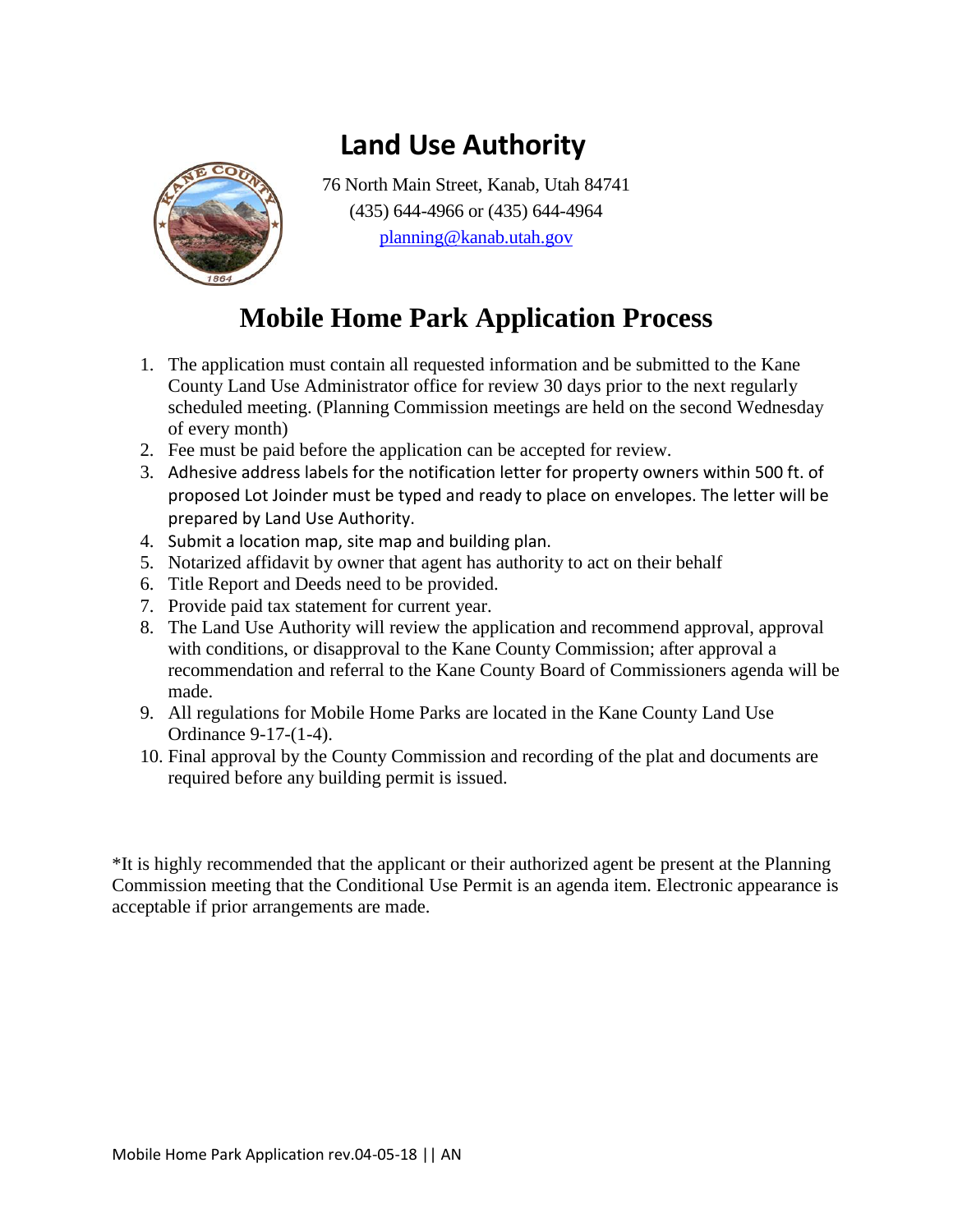### **Mobile Home Park Applications Requirements**

- 1. An overall plan for development of a mobile home park shall be submitted to the Land Use Authority Administrator for review. The plan shall be drawn to a scale no smaller than one inch to 50 feet. At least eight copies of the plan shall be submitted. The plan shall show:
- 2. The topography of the site represented by contours, shown at intervals not greater than two feet when required by the Kane County Engineer.
- 3. A grading and drainage plan detailing geologic and flood hazards shall be submitted to the Land Use Authority Administrator with the application.
- 4. The proposed site plan for:
	- a. The proposed street and mobile home space layout.
	- b. Tabulations showing percent of area to be devoted to parks, playgrounds and open spaces, number of mobile home spaces, and total area to be developed.
	- c. Proposed locations of parking spaces.
	- d. Detailed landscaping and utility plan, including locations of sewer, water, electricity, gas lines, and fire hydrants.
	- e. The location and width or size of roadway and walkways, parking areas, and access to the public thoroughfares.
	- f. Any proposed reservations for parks, playgrounds, open space.
	- g. Property ownership, if other than applicant.
- 5. The applicant of plans for a mobile home park or mobile home subdivision shall pay to the Land Use Authority Administrator at the time of application a plan check fee, in addition to all other required fees. The plan check fee shall be established by the Kane County Commission.
- 6. Upon receipt of the application and all other required materials by the Land Use Authority Administrator and review by the County Engineer the Land Use Authority Administrator will place application on the Land Use Authority agenda for review and approval. Should approval be denied the applicant has 30 days to appeal, in writing, to the Appeal Authority.
- 7. Guarantees: Adequate and reasonable guarantees may be required for installation of the required improvements, as set forth in this section, if determined by the conditional use permit. Guarantees may be in the form of a bond, or other acceptable form in the sum to be determined by the County Engineer.
- 8. Record Final Plat: After receiving final approval of the mobile home plat by the County Commission, the approved plat shall be recorded in the office of the County Recorder. The final plat shall be prepared by a registered engineer, architect. No building permit shall be issued for said mobile home park until final plans have been approved by the County Commission and recorded with the County Recorder and a financial guarantee